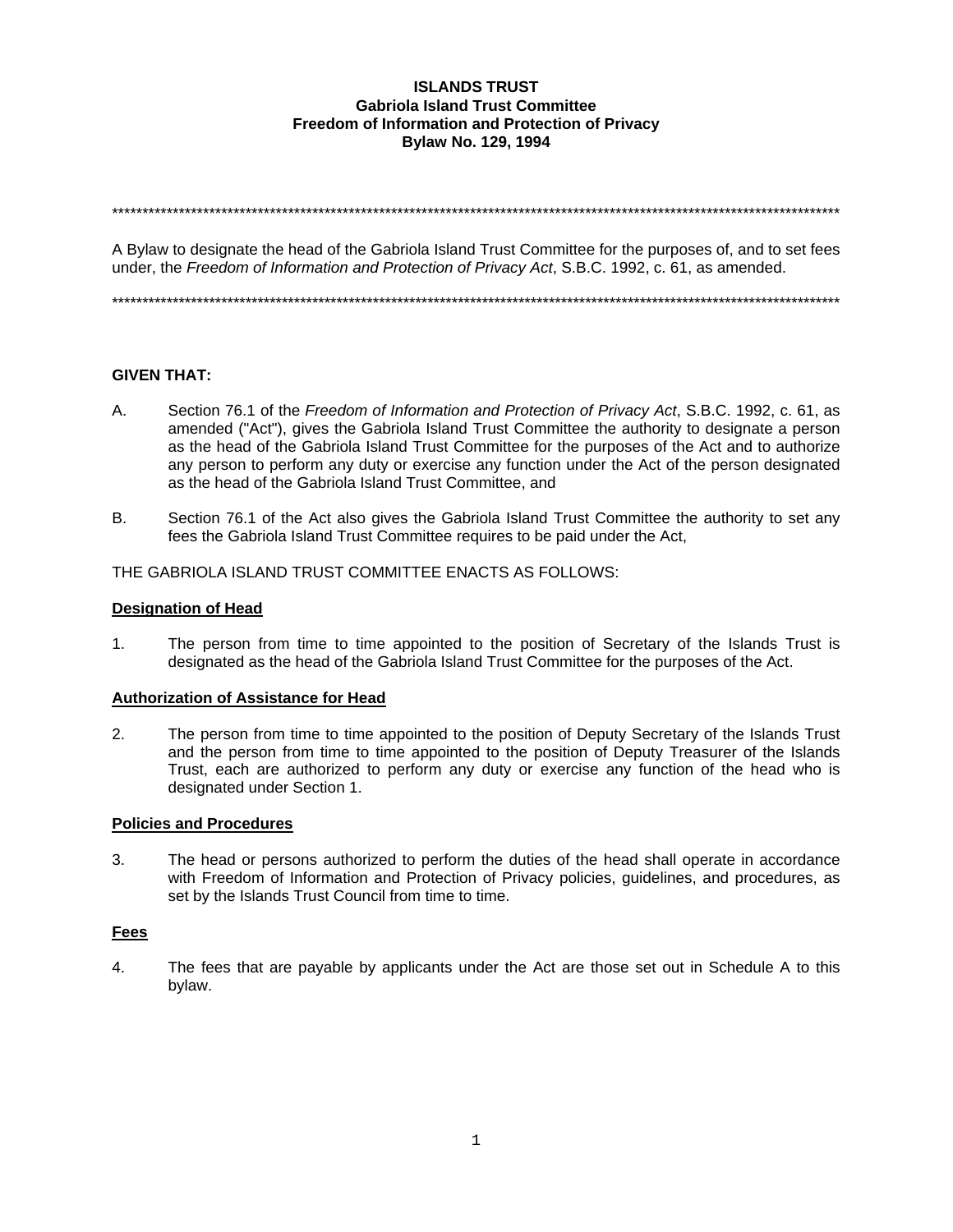## **Interpretation**

5. Any word or expression used in this bylaw that is not defined in this bylaw has the meaning given to it in the Act on the date of final adoption of this bylaw.

# 6. **Citation**

This bylaw may be cited as "Gabriola Island Trust Committee Freedom of Information and Protection of Privacy Bylaw No. 129, 1994".

| READ A FIRST TIME this                                        | 11th | day of | July                   | . 1994. |
|---------------------------------------------------------------|------|--------|------------------------|---------|
| READ A SECOND TIME this                                       | 22nd | day of | August                 | , 1994. |
| READ A THIRD TIME this                                        | 22nd | day of | August                 | . 1994. |
| APPROVED BY THE EXECUTIVE COMMITTEE OF THE ISLANDS TRUST THIS | 4th  | day of | October                | .1994   |
| RECONSIDERED AND FINALLY ADOPTED this                         |      |        | 14th day of<br>October | 1994.   |

\_\_\_\_\_\_\_\_\_\_\_\_\_\_\_\_\_\_\_\_\_\_\_\_\_\_\_\_\_\_ \_\_\_\_\_\_\_\_\_\_\_\_\_\_\_\_\_\_\_\_\_\_\_\_\_\_\_

Chairperson Secretary